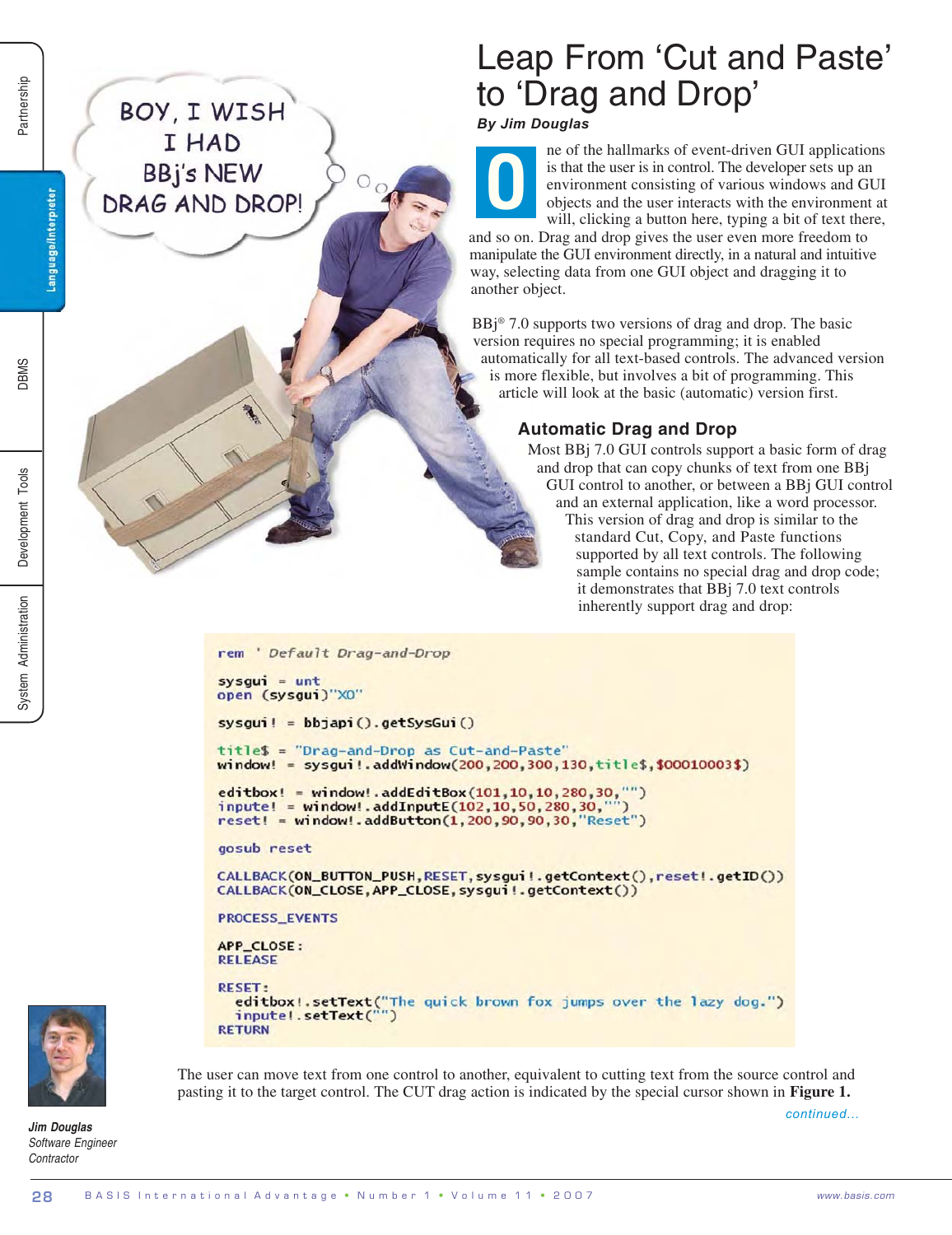| Drag-and-Drop as Cut-and-Paste               | <b>B</b> Drag-and-Drop as Cut-and-Paste |
|----------------------------------------------|-----------------------------------------|
| The quick brown fox jumps over the lazy dog. | The brown fox jumps over the lazy dog.  |
| $\mathcal{T}^{\infty}$                       | quick                                   |
| ๛<br>Reset                                   | Reset                                   |

**Figure 1.** The cut cursor in action and the drop result

By pressing the CTRL key while dragging, the user can copy the text instead of moving it. The COPY drag action is indicated by the cursor shown in **Figure 2**.

| Drag-and-Drop as Cut-and-Paste<br>WEI<br>۳ | Drag-and-Drop as Cut-and-Paste         |
|--------------------------------------------|----------------------------------------|
| The brown fox jumps over the lazy dog.     | The brown fox jumps over the lazy dog. |
| quick                                      | quick brown                            |
| Reset                                      | Reset                                  |

**Figure 2.** The copy drag cursor in action and the drop result

The Apple Human Interface Guidelines recommend using drag and drop as a supplementary user interface technique, not as the only way to accomplish a given task. In this sample, drag and drop gives the user a simple alternative to cut and paste. For a more complete sample, see **Default Drag and Drop Example** in the online documentation.

## **Programmable Drag and Drop**

The basic version of drag and drop support handles the typical case, where a user wants to drag a chunk of text from one control to another. For more advanced or specialized applications, the developer will want to implement a more customized approach. This sample program implements a selection dialog with two lists: available options on the left and selected options on the right. The user can select one or more options from the **Available Options** list and click a button to transfer those options to the **Selected Options** list as shown in **Figure 3**.

*continued...*



**Figure 3.** Selecting from a list with a click and its results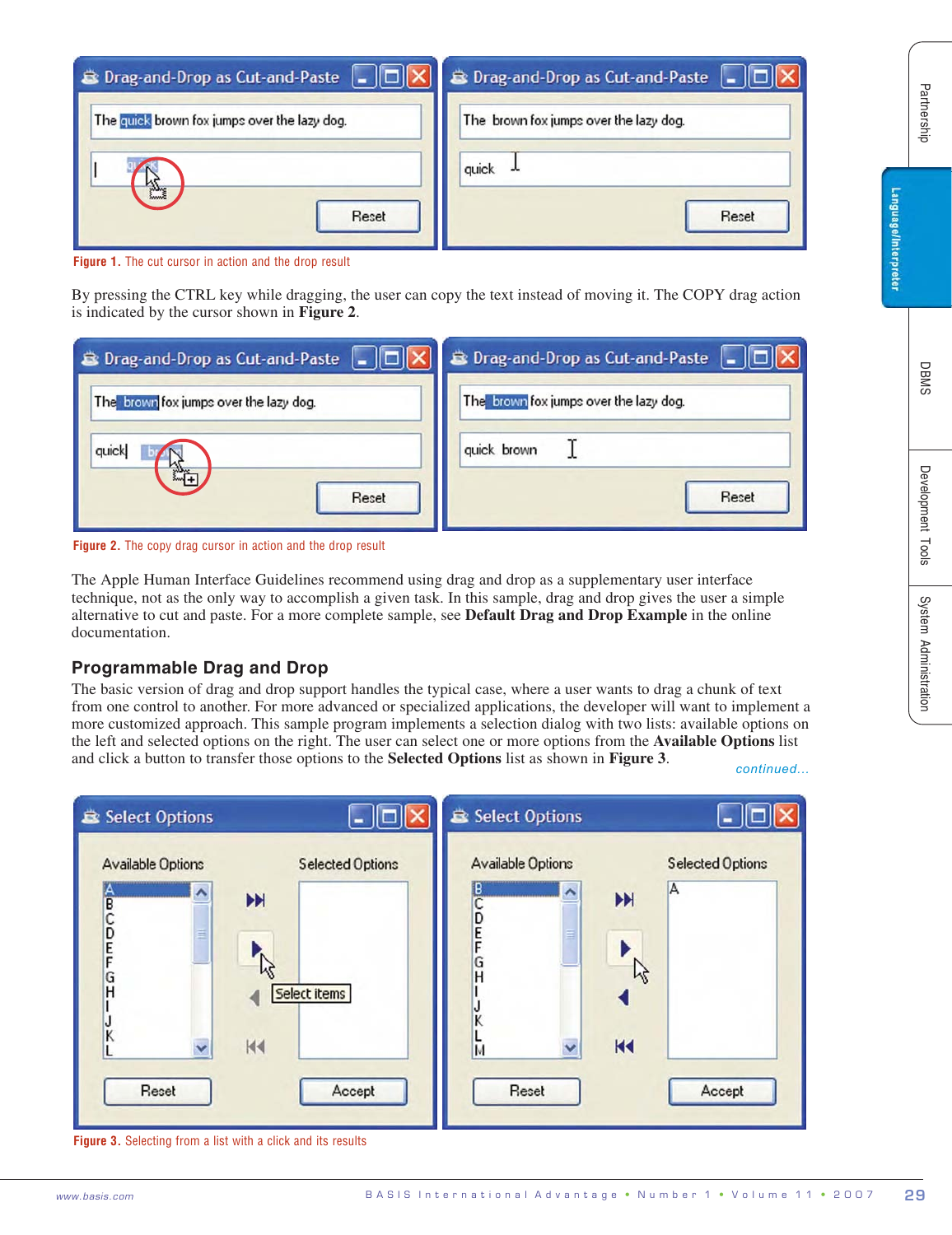

**Figure 4.** The move cursor indicating it is positioned over a "no drop zone" on its way to the final drop point

Drag and drop provides a more direct and intuitive way to perform the same task. The user clicks on one or more options, as in the first example, but instead of clicking a button to move the option from one list to the other, he or she simply drags and drops the chosen options to the **Selected Options** list. See **Figure 4**.

As the user drags data across a window, the drag cursor is continually updated to indicate whether data can be dropped on a particular control, and if so, how it would transfer. Notice in the first screen of **Figure 4** that as the mouse drags the data across the gray center, the cursor changes to a universal "no" symbol to indicate it is over a control that cannot accept the data. When the cursor appears as an arrow and a single rectangle as shown in the first screen of **Figure 5**, it indicates that dropping the data at that locaton will move the data rather than copy it.

Users can also use drag and drop to rearrange data within a single GUI control. For example, if the order of items in the selection list is significant, the developer can choose to implement drag and drop functionality to enable the user to reorder items within a list by dragging them. See **Figure 5**.



**Figure 5.** The move cursor in action, dragging and dropping to reorder the list

#### **Drag and Drop Events**

When a control registers for the BBjDropTargetDropEvent using the ON\_DROP\_TARGET\_DROP callback, BBj switches from the default drag and drop behavior to the programmable behavior. In this sample program, registering these two callbacks causes BBj to fire BBjDropTargetDropEvents in response to data being dropped onto either of these controls:

CALLBACK(ON\_DROP\_TARGET\_DROP,DROP\_ITEMS,sysgui!.getContext(),available!.getID())<br>CALLBACK(ON\_DROP\_TARGET\_DROP,DROP\_ITEMS,sysgui!.getContext(),selected!.getID())

*continued...* The corresponding event handler can be a bit overwhelming at first glance, but after breaking it down line-by-line as it appears in the next chart, the code is easily understood.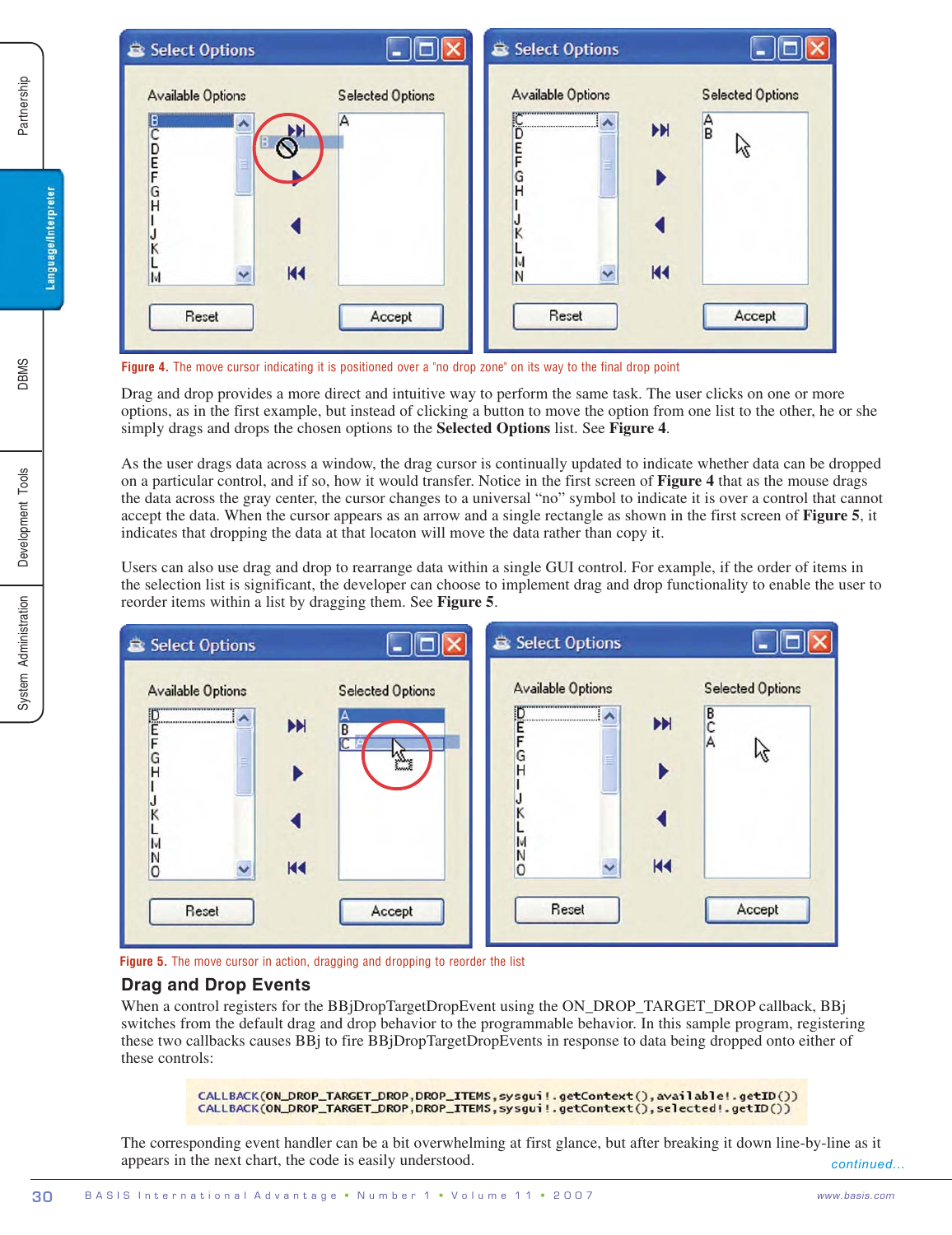|                                                  | <b>COMMENTS</b>                                                       |                             |
|--------------------------------------------------|-----------------------------------------------------------------------|-----------------------------|
| Drop Items:                                      |                                                                       |                             |
| $event! = system! . getLastEvent()$              | Get the BBjDropTargetDropEvent.                                       |                             |
| dragSource! = event!.getDragSource()             | Get the drag source BBjControl.                                       |                             |
| dropTarget! = event!.getControl()                | Get the drop target BBjControl.                                       |                             |
| sel! = event!.getSelection()                     | Get a BBjVector containing the selection list of items that were      |                             |
|                                                  | dragged from the drag source. The intent of this sample program is    |                             |
|                                                  | to transfer data between BBjListBox controls, so that the selection   |                             |
|                                                  | is a list of selected rows in the same format as                      |                             |
|                                                  | BBjListBox::getSelectedIndices.                                       | <b>Language/Interpreter</b> |
| $location = event!.getDropLocation().get(0) + 1$ | Get the drop location within the drop target. The intent of this      |                             |
|                                                  | program is to transfer data between BBjListBox controls, so we        |                             |
|                                                  | know that the drop location is a zero-based row number.               |                             |
| if dragSource! = dropTarget! then                | If the user is moving items within a list, then                       |                             |
| if sel!.size()<>1 then return                    | For the sake of simplicity, only allow a single item to be moved at   |                             |
|                                                  | once within a list.                                                   |                             |
| $sel = num(self.get(0))$                         | Get the index of the dragged row.                                     |                             |
| if location = sel then return                    | If the user dropped the row onto itself, do nothing.                  |                             |
| item\$ = dragSource!.getItemAt(sel)              | Get the text from the dragged row.                                    |                             |
| if location > sel then                           | If the data was dropped below its original location, then             |                             |
| dropTarget!.insertItemAt(location,item\$)        | insert it at the new location                                         |                             |
|                                                  |                                                                       |                             |
| dragSource!.removeItemAt(sel)                    | and remove it from the original location                              |                             |
| else                                             | otherwise, the data is being dropped above its original location, so: |                             |
| dragSource!.removeItemAt(sel)                    | remove it from the original location                                  |                             |
| dropTarget!.insertItemAt(location,item\$)        | then insert it at the new location.                                   |                             |
| endif                                            | end of moving within a list.                                          |                             |
| else                                             | otherwise, the user is moving from one list to another:               |                             |
| if sel!.size() then                              | If the selection includes at least one row, then                      |                             |
| for $i=0$ to sel!.size()-1                       | Copy each of the selected rows from the drag source to                |                             |
| item\$ = dragSource!.getItemAt(num(sel!.get(i))) | the drop target                                                       |                             |
| dropTarget!.insertItemAt(location+i,item\$)      |                                                                       |                             |
| next i                                           |                                                                       |                             |
| for $i=sel!$ .size() -1 to 0 step -1             | and remove them from the drag source.                                 |                             |
| $index = num(self.get(i))$                       |                                                                       |                             |
| dragSource!.removeItemAt(index)                  |                                                                       |                             |
| next i                                           |                                                                       |                             |
| endif                                            | End of move from one list to the other.                               |                             |
| canSelect = available!.getItemCount()            | Enable or disable the selection buttons based on whether there are    |                             |
| selectItems!.setEnabled(canSelect)               | any items left in the "Available" list.                               |                             |
| selectAll!.setEnabled(canSelect)                 |                                                                       |                             |
| canDeselect = selected!.getItemCount()           | Enable or disable the deselection buttons based on whether there are  |                             |
| deselectItems!.setEnabled(canDeselect)           | any items currently in the "Selected" list.                           |                             |
| deselectAll!.setEnabled(canDeselect)             |                                                                       |                             |
| endif                                            |                                                                       |                             |
| return                                           |                                                                       |                             |